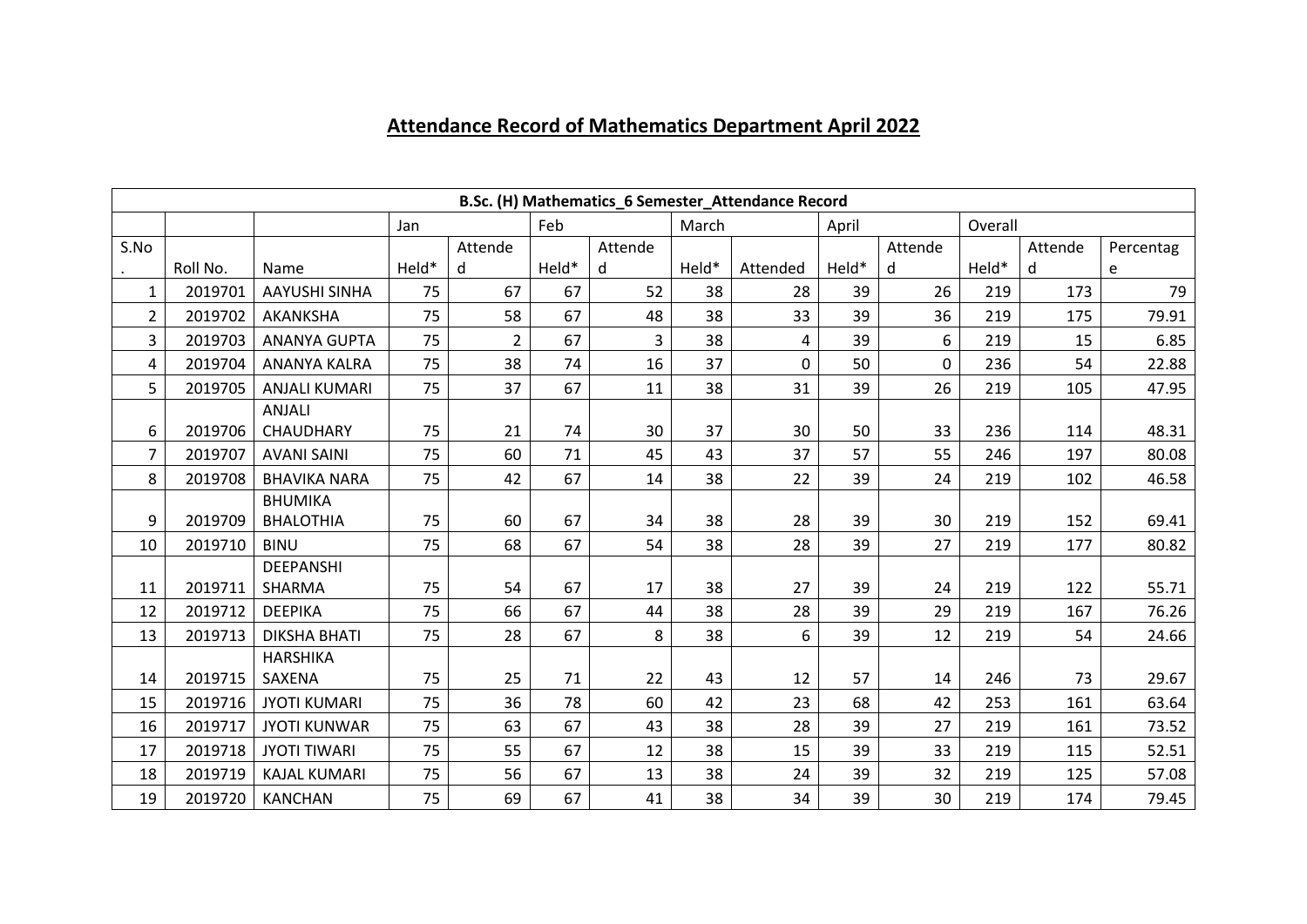|    |         | <b>KHUSHBOO</b>      |    |                |    |              |    |                |    |              |     |     |       |
|----|---------|----------------------|----|----------------|----|--------------|----|----------------|----|--------------|-----|-----|-------|
| 20 | 2019721 | SACHDEVA             | 71 | 5              | 74 | 0            | 37 | 9              | 48 | 5            | 230 | 19  | 8.26  |
| 21 | 2019722 | <b>KHUSHBOO JAIN</b> | 71 | 52             | 67 | 49           | 38 | 31             | 37 | 24           | 213 | 156 | 73.24 |
| 22 | 2019723 | <b>KOMAL NAG</b>     | 71 | 25             | 67 | 17           | 38 | 20             | 37 | 16           | 213 | 78  | 36.62 |
| 23 | 2019724 | <b>KUMARI KIRTI</b>  | 71 | 58             | 67 | 46           | 38 | 26             | 37 | 31           | 215 | 161 | 74.88 |
| 24 | 2019725 | LATIKA               | 71 | 26             | 67 | 37           | 38 | 21             | 37 | 25           | 213 | 109 | 51.17 |
|    |         | <b>MAHAK</b>         |    |                |    |              |    |                |    |              |     |     |       |
| 25 | 2019726 | SHIVHARE             | 71 | 5              | 67 | 18           | 38 | 15             | 37 | 20           | 213 | 58  | 27.23 |
| 26 | 2019727 | <b>MANISHA BHATI</b> | 71 | 23             | 72 | 17           | 37 | $\overline{9}$ | 48 | 19           | 228 | 68  | 29.82 |
|    |         | <b>MANJARI</b>       |    |                |    |              |    |                |    |              |     |     |       |
| 27 | 2019728 | <b>KRISHNA</b>       | 42 | 10             | 44 | 0            | 23 | $\mathbf 0$    | 30 | 0            | 139 | 10  | 7.19  |
|    |         | <b>MANSI</b>         |    |                |    |              |    |                |    |              |     |     |       |
| 28 | 2019729 | <b>VARSHNEY</b>      | 71 | 79             | 78 | 55           | 42 | 36             | 66 | 56           | 257 | 226 | 87.94 |
| 29 | 2019730 | <b>MANVI DOHARE</b>  | 71 | 44             | 71 | 37           | 41 | 19             | 52 | 39           | 235 | 139 | 59.15 |
| 30 | 2019731 | <b>MITALI MITTAL</b> | 71 | 50             | 67 | 25           | 38 | 33             | 37 | 25           | 213 | 143 | 67.14 |
| 31 | 2019732 | <b>NANDINI BHATT</b> | 71 | 45             | 67 | 30           | 38 | 26             | 37 | 29           | 213 | 142 | 66.67 |
| 32 | 2019733 | <b>NEHA</b>          | 71 | 47             | 67 | 41           | 38 | 25             | 37 | 22           | 213 | 143 | 67.14 |
| 33 | 2019734 | NIDHI BHATI          | 71 | 43             | 74 | 35           | 37 | 20             | 48 | 23           | 230 | 121 | 52.61 |
| 34 | 2019735 | <b>NIDHI SINGH</b>   | 71 | 67             | 78 | 72           | 42 | 40             | 66 | 60           | 257 | 239 | 93    |
| 35 | 2019736 | <b>PINKY</b>         | 71 | 50             | 74 | 57           | 37 | 28             | 32 | 25           | 214 | 160 | 74.77 |
| 36 | 2019737 | PRIYA                | 71 | 48             | 67 | 35           | 38 | 27             | 37 | 32           | 213 | 142 | 66.67 |
| 37 | 2019738 | <b>PRIYA</b>         | 57 | 31             | 55 | 23           | 29 | 6              | 30 | 20           | 171 | 80  | 46.78 |
| 38 | 2019739 | PRIYANKA             | 71 | 22             | 67 | 23           | 38 | 24             | 37 | 21           | 213 | 90  | 42.25 |
|    |         | <b>RISHIKA</b>       |    |                |    |              |    |                |    |              |     |     |       |
| 39 | 2019740 | <b>KAUSHIK</b>       | 40 | 0              | 42 | $\mathbf{0}$ | 23 | $\Omega$       | 28 | $\mathbf{0}$ | 133 | 0   | 0     |
| 40 | 2019741 | <b>SAKSHI PRASAD</b> | 69 | 56             | 76 | 64           | 42 | 38             | 64 | 48           | 251 | 206 | 82.07 |
|    |         | SANDHYA              |    |                |    |              |    |                |    |              |     |     |       |
| 41 | 2019742 | <b>KUMARI</b>        | 54 | $\overline{2}$ | 54 | 9            | 32 | 16             | 36 | 12           | 176 | 39  | 22.16 |
|    |         | SANSKRITI            |    |                |    |              |    |                |    |              |     |     |       |
| 42 | 2019743 | <b>SINHA</b>         | 69 | 29             | 65 | 15           | 38 | 23             | 36 | 32           | 208 | 99  | 47.6  |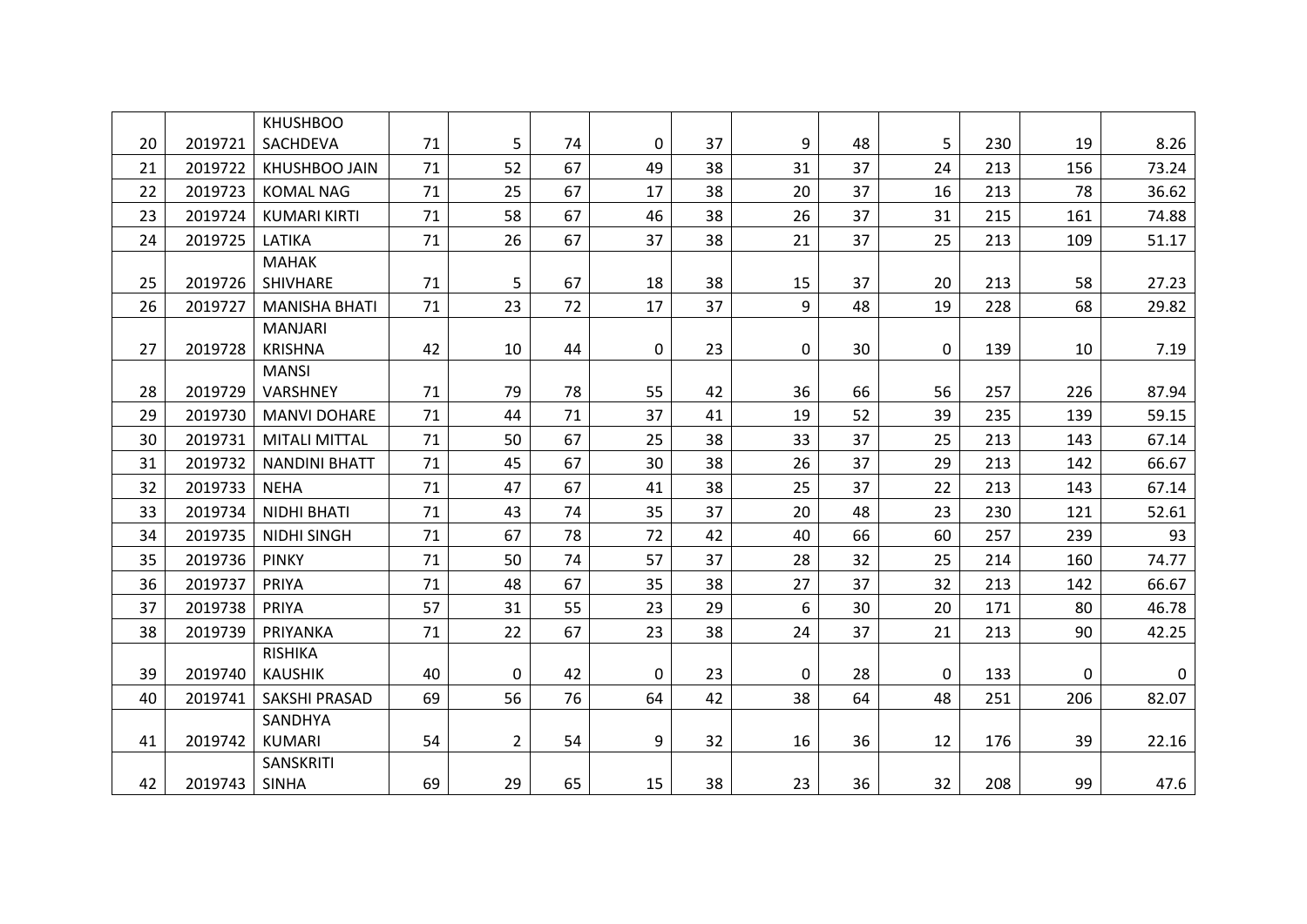| 43    | 2019744  | <b>SHANTI KUMARI</b> | 69            | 74              | 76                | 75              | 42            | 34                                                         | 65                    | 44              | 252                | 227             | 90.08      |
|-------|----------|----------------------|---------------|-----------------|-------------------|-----------------|---------------|------------------------------------------------------------|-----------------------|-----------------|--------------------|-----------------|------------|
| 44    | 2019745  | SHIVANI YADAV        | 69            | 53              | 72                | 34              | 37            | 23                                                         | 47                    | 19              | 225                | 129             | 57.33      |
| 45    | 2019746  | <b>SHOBHA RANI</b>   | 69            | 74              | 72                | 66              | 37            | 36                                                         | 47                    | 43              | 225                | 219             | 97.33      |
| 46    | 2019747  | <b>SHRUTI MITTAL</b> | 69            | 53              | 65                | 50              | 38            | 32                                                         | 36                    | 31              | 208                | 166             | 79.81      |
| 47    | 2019748  | SONIA                | 69            | 48              | 69                | 53              | 43            | 39                                                         | 54                    | 49              | 235                | 201             | 85.53      |
| 48    | 2019749  | <b>SWATI GUPTA</b>   | 69            | 57              | 65                | 58              | 38            | 35                                                         | 36                    | 37              | 208                | 197             | 94.71      |
| 49    | 2019750  | <b>SWETA PANDEY</b>  | 69            | 12              | 65                | $\overline{2}$  | 38            | 21                                                         | 36                    | 26              | 208                | 52              | 25         |
|       |          | <b>SYEDA ILMA</b>    |               |                 |                   |                 |               |                                                            |                       |                 |                    |                 |            |
| 50    | 2019751  | <b>NAAZ</b>          | 69            | 35              | 72                | 11              | 37            | $\overline{2}$                                             | 54                    | 1               | 232                | 49              | 21.12      |
| 51    | 2019752  | <b>TAVISHI NAGAR</b> | 69            | 48              | 65                | 34              | 38            | 36                                                         | 36                    | 34              | 208                | 152             | 73.08      |
| 52    | 2019753  | <b>TULIKA TIWARI</b> | 69            | 62              | 65                | 45              | 38            | 31                                                         | 36                    | 32              | 208                | 170             | 81.73      |
| 53    | 2019754  | Vaishnavi            | 84            | 40              | 87                | 50              | 48            | 37                                                         | 65                    | 39              | 166                | 95              | 57.23      |
|       |          | <b>VAISHNAVI</b>     |               |                 |                   |                 |               |                                                            |                       |                 |                    |                 |            |
| 54    | 2019755  | <b>RATHAUR</b>       | 54            | 51              | 61                | 50              | 31            | 30                                                         | 47                    | 40              | 134                | 120             | 89.55      |
| 55    | 2019756  | <b>VARSHA SHUKLA</b> | 54            | $\overline{2}$  | 54                | 9               | 32            | 14                                                         | 36                    | 11              | 173                | 36              | 20.81      |
|       |          | YASHIKA              |               |                 |                   |                 |               |                                                            |                       |                 |                    |                 |            |
| 56    | 2019757  | SHARMA               | 69            | 3               | 65                | 5               | 38            | $\overline{7}$                                             | 36                    | 6               | 205                | 20              | 9.76       |
|       |          | <b>DRISHTI</b>       |               |                 |                   |                 |               |                                                            |                       |                 |                    |                 |            |
| 57    | 2019758  | AGRAWAL              | 69            | 64              | 65                | 61              | 38            | 36                                                         | 36                    | 36              | 205                | 194             | 94.63      |
| 58    | 2019759  | Omni                 | 69            | 53              | 65                | 39              | 38            | 26                                                         | 36                    | 29              | 205                | 145             | 70.73      |
|       |          |                      |               |                 |                   |                 |               |                                                            |                       |                 |                    |                 |            |
|       |          |                      |               |                 |                   |                 |               |                                                            |                       |                 |                    |                 |            |
|       |          |                      |               |                 |                   |                 |               |                                                            |                       |                 |                    |                 |            |
|       |          |                      |               |                 |                   |                 |               |                                                            |                       |                 |                    |                 |            |
|       |          |                      |               |                 |                   |                 |               |                                                            |                       |                 |                    |                 |            |
|       |          |                      |               |                 |                   |                 |               | <b>B.Sc. (H) Mathematics_IV Semester_Attendance Record</b> |                       |                 |                    |                 |            |
|       |          |                      |               | Jan             |                   | Feb             |               | <b>March</b>                                               |                       | <b>April</b>    |                    | <b>Overall</b>  |            |
|       |          |                      | <b>Classe</b> |                 | <b>Classe</b>     |                 | <b>Classe</b> |                                                            | <b>Classe</b>         |                 | <b>Classe</b>      |                 |            |
| S.No. | Roll No. | <b>Name</b>          | S<br>Held*    | <b>Attended</b> | $\bf{s}$<br>Held* | <b>Attended</b> | S<br>Held*    | <b>Attended</b>                                            | $\mathbf{s}$<br>Held* | <b>Attended</b> | ${\bf s}$<br>Held* | <b>Attended</b> | Percentage |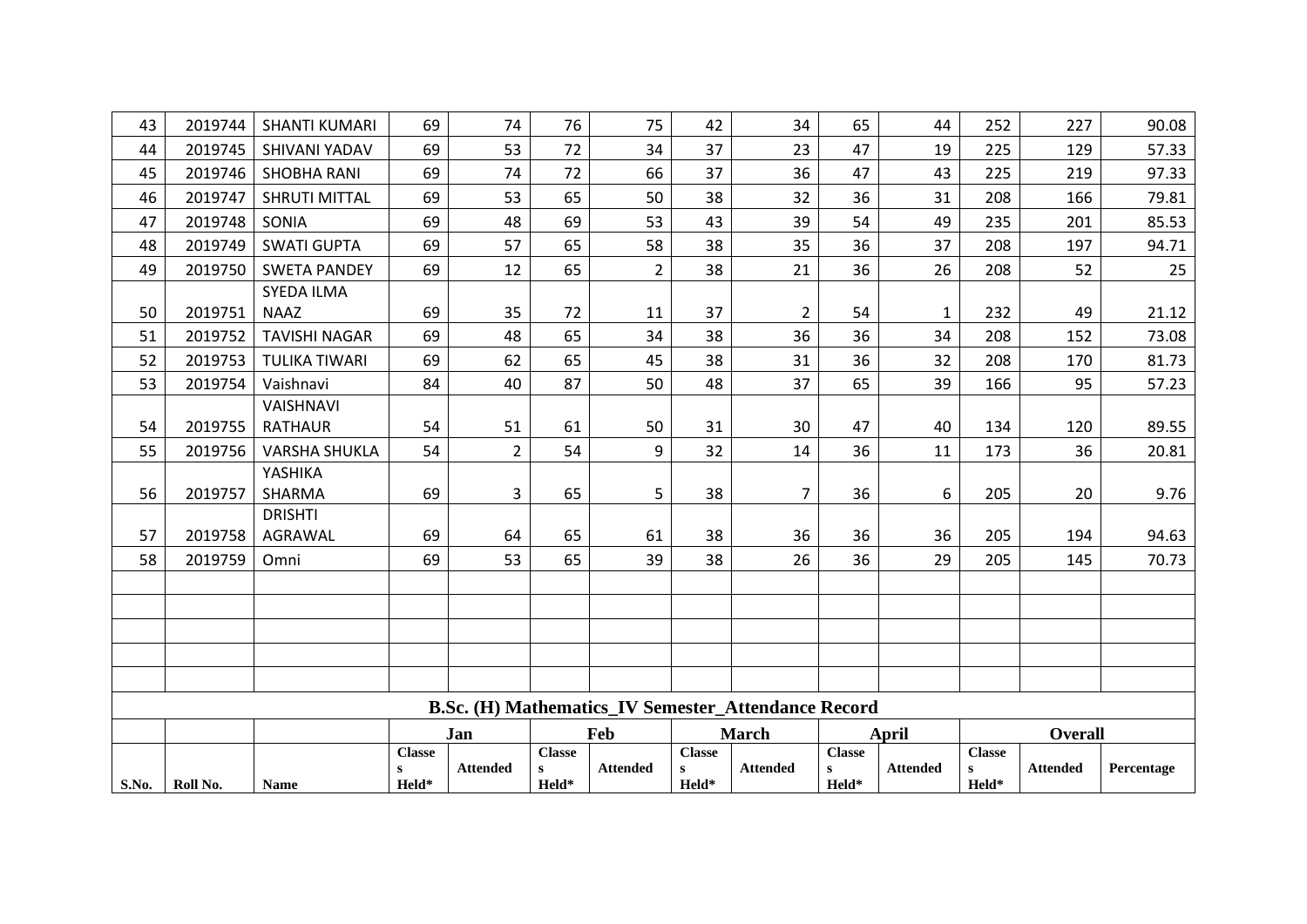| 1              | 2020701 | Aditi shourya        | 88  | 88 | 85 | 70           | 74 | 47 | 67 | 30 | 314 | 235 | 74.84 |
|----------------|---------|----------------------|-----|----|----|--------------|----|----|----|----|-----|-----|-------|
| $\overline{2}$ | 2020702 | Aditi Lobiyal        | 88  | 86 | 86 | 54           | 58 | 29 | 58 | 10 | 290 | 179 | 61.72 |
| 3              | 2020703 | Aditi Sharma         | 82  | 45 | 81 | 59           | 65 | 40 | 61 | 18 | 289 | 162 | 56.06 |
| 4              | 2020705 | <b>AKRITI SENGAR</b> | 106 | 46 | 99 | 33           | 83 | 63 | 76 | 75 | 364 | 217 | 59.62 |
| 5              | 2020706 | Ananya Ghosh         | 88  | 88 | 85 | 83           | 74 | 74 | 64 | 51 | 311 | 296 | 95.18 |
| 6              | 2020707 | <b>ANKITA SINGH</b>  | 82  | 70 | 76 | 71           | 50 | 45 | 50 | 42 | 258 | 228 | 88.37 |
| $\overline{7}$ | 2020708 | Anshu Pargai         | 88  | 88 | 86 | 84           | 58 | 54 | 58 | 57 | 290 | 283 | 97.59 |
| 8              | 2020709 | Ashika Soni          | 82  | 56 | 81 | 63           | 65 | 38 | 61 | 36 | 289 | 193 | 66.78 |
| 9              | 2020710 | Chandni              | 81  | 24 | 72 | $\mathbf{1}$ | 61 | 14 | 49 | 15 | 263 | 54  | 20.53 |
|                |         | Chhavi               |     |    |    |              |    |    |    |    |     |     |       |
| 10             | 2020712 | choudhary            | 82  | 78 | 76 | 52           | 50 | 33 | 50 | 35 | 258 | 198 | 76.74 |
| 11             | 2020711 | Chhavi Tanwar        | 88  | 86 | 85 | 65           | 74 | 72 | 64 | 51 | 311 | 274 | 88.1  |
| 12             | 2020713 | Disha Kumari         | 80  | 57 | 74 | 68           | 53 | 37 | 46 | 19 | 253 | 181 | 71.54 |
| 13             | 2020714 | Dolly Bharti         | 88  | 86 | 86 | 86           | 58 | 39 | 58 | 56 | 290 | 267 | 92.07 |
| 14             | 2020715 | Ekta Prajapati       | 82  | 66 | 81 | 63           | 65 | 31 | 61 | 35 | 289 | 195 | 67.47 |
| 15             | 2020717 | Garima Solanki       | 81  | 51 | 72 | 53           | 61 | 45 | 49 | 29 | 263 | 178 | 67.68 |
| 16             | 2020718 | Garvita agarwal      | 94  | 78 | 81 | 61           | 65 | 35 | 61 | 41 | 301 | 215 | 71.43 |
| 17             | 2020719 | HARSHITA JOSHI       | 84  | 82 | 86 | 75           | 58 | 51 | 58 | 52 | 286 | 260 | 90.91 |
| 18             | 2020720 | Hensika Bishnoi      | 78  | 66 | 66 | 52           | 51 | 43 | 44 | 40 | 239 | 201 | 84.1  |
| 19             | 2020721 | <b>ISHA JOSHI</b>    | 88  | 19 | 84 | 14           | 54 | 5  | 54 | 23 | 280 | 61  | 21.79 |
| 20             | 2020722 | Jyoti Kumari         | 88  | 83 | 83 | 83           | 70 | 66 | 60 | 55 | 301 | 287 | 95.35 |
| 21             | 2020723 | Kajal Pal            | 81  | 64 | 70 | 59           | 57 | 16 | 45 | 24 | 253 | 163 | 64.43 |
|                |         | <b>KHUSHI</b>        |     |    |    |              |    |    |    |    |     |     |       |
| 22             | 2020724 | SACHDEVA             | 82  | 66 | 79 | 57           | 61 | 33 | 57 | 35 | 279 | 191 | 68.46 |
| 23             | 2020725 | Kusum Bhandari       | 82  | 78 | 79 | 75           | 61 | 53 | 57 | 54 | 279 | 260 | 93.19 |
| 24             | 2020726 | Mahima Mishra        | 78  | 69 | 66 | 61           | 47 | 46 | 40 | 37 | 231 | 213 | 92.21 |
| 25             | 2020727 | Manjari Pathak       | 88  | 87 | 83 | 58           | 70 | 54 | 60 | 33 | 301 | 232 | 77.08 |
| 26             | 2020728 | <b>MANSI SINGH</b>   | 82  | 77 | 74 | 32           | 46 | 23 | 46 | 35 | 248 | 167 | 67.34 |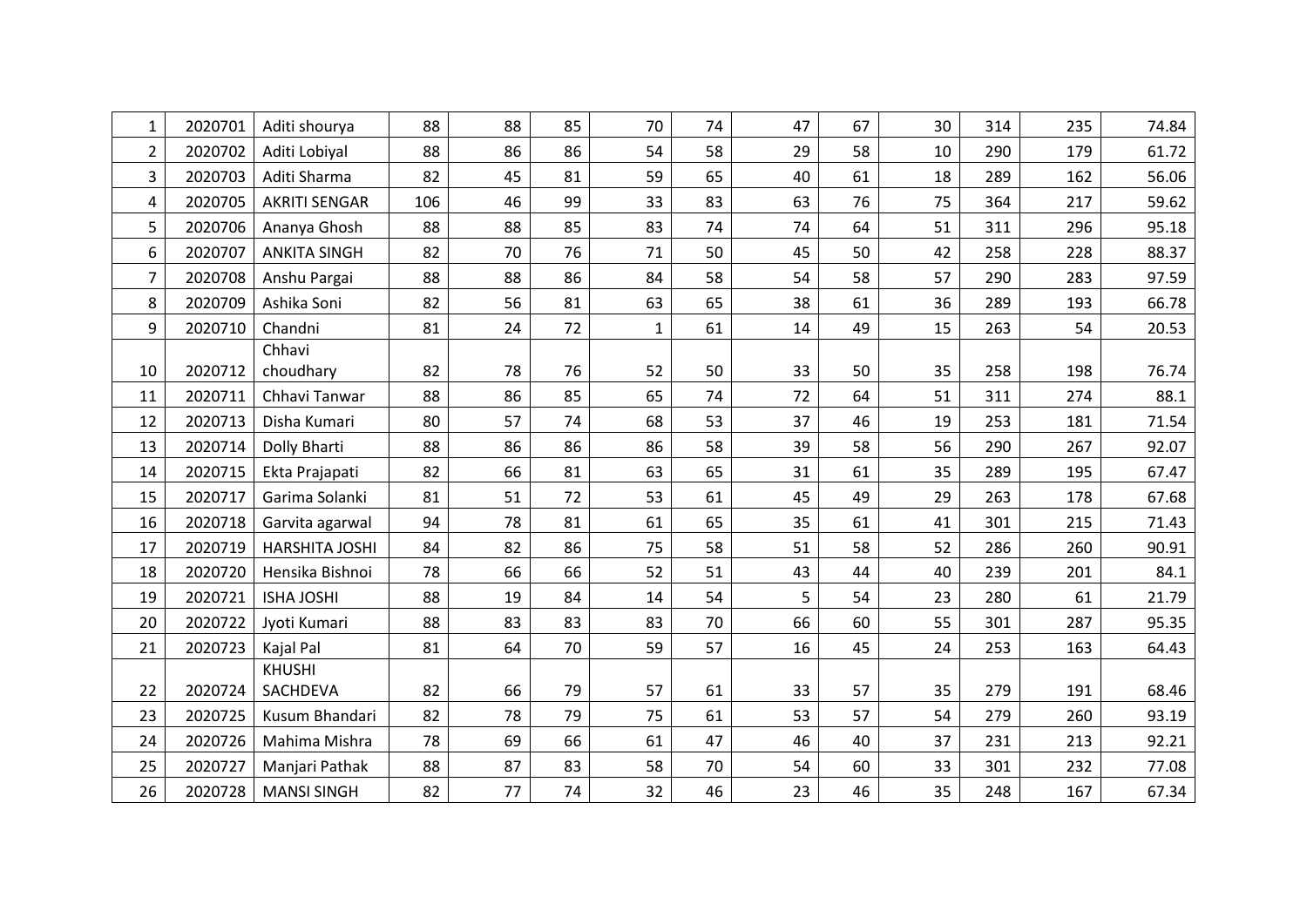| 27 | 2020730 | Muskan kumari       | 81 | 49 | 70 | 63 | 57 | 34 | 43 | 33 | 251 | 179 | 71.31 |
|----|---------|---------------------|----|----|----|----|----|----|----|----|-----|-----|-------|
| 28 | 2020731 | Neelam Meena        | 82 | 82 | 74 | 55 | 46 | 29 | 46 | 39 | 248 | 205 | 82.66 |
| 29 | 2020732 | <b>NEHA</b>         | 80 | 74 | 72 | 60 | 49 | 42 | 42 | 30 | 243 | 206 | 84.77 |
| 30 | 2020733 | <b>NEHA KUMARI</b>  | 88 | 86 | 84 | 71 | 54 | 18 | 54 | 19 | 280 | 194 | 69.29 |
| 31 | 2020734 | <b>NEHA NIRALA</b>  | 88 | 82 | 83 | 74 | 70 | 67 | 60 | 43 | 301 | 266 | 88.37 |
| 32 | 2020735 | NIKITA ANDOLA       | 82 | 73 | 79 | 42 | 61 | 22 | 57 | 31 | 279 | 168 | 60.22 |
| 33 | 2020736 | Nimisha Dagur       | 88 | 88 | 84 | 77 | 54 | 52 | 54 | 49 | 280 | 266 | 95    |
| 34 | 2020737 | Priya Mishra        | 78 | 57 | 70 | 52 | 51 | 37 | 44 | 34 | 243 | 180 | 74.07 |
| 35 | 2020738 | Priya Rani          | 82 | 75 | 78 | 57 | 50 | 8  | 48 | 37 | 258 | 177 | 68.6  |
| 36 | 2020739 | Punita Kumari       | 88 | 88 | 88 | 74 | 58 | 56 | 56 | 52 | 290 | 270 | 93.1  |
| 37 | 2020740 | Punita Yadav        | 88 | 86 | 87 | 86 | 74 | 72 | 62 | 60 | 311 | 304 | 97.75 |
| 38 | 2020741 | Rakhi panigrahi     | 82 | 74 | 78 | 51 | 50 | 33 | 48 | 41 | 258 | 199 | 77.13 |
| 39 | 2020742 | Rima Rani           | 82 | 61 | 83 | 53 | 65 | 33 | 59 | 35 | 289 | 182 | 62.98 |
| 40 | 2020743 | Sakshi Jaiswal      | 78 | 26 | 70 | 21 | 51 | 30 | 42 | 20 | 241 | 97  | 40.25 |
| 41 | 2020744 | Sakshi Rani         | 88 | 88 | 88 | 88 | 58 | 54 | 56 | 55 | 290 | 285 | 98.28 |
| 42 | 2020745 | <b>SAKSHI SINGH</b> | 82 | 80 | 83 | 55 | 65 | 45 | 59 | 51 | 289 | 231 | 79.93 |
|    |         | Sejal               |    |    |    |    |    |    |    |    |     |     |       |
| 43 | 2020746 | Madheshiya          | 88 | 68 | 87 | 62 | 74 | 61 | 62 | 55 | 311 | 246 | 79.1  |
| 44 | 2020747 | Shabiya Rehman      | 81 | 80 | 74 | 65 | 61 | 50 | 47 | 37 | 263 | 232 | 88.21 |
| 45 | 2020748 | Shaili Bhati        | 82 | 76 | 78 | 52 | 50 | 36 | 48 | 41 | 258 | 205 | 79.46 |
| 46 | 2020749 | Shalini Joshi       | 88 | 88 | 88 | 57 | 58 | 41 | 56 | 33 | 290 | 219 | 75.52 |
| 47 | 2020750 | Shivangi yadav      | 82 | 39 | 78 | 21 | 50 | 29 | 48 | 34 | 258 | 123 | 47.67 |
| 48 | 2020751 | Suhani Goyal        | 82 | 64 | 78 | 66 | 50 | 32 | 48 | 40 | 258 | 202 | 78.29 |
| 49 | 2020752 | Tanisha             | 88 | 86 | 87 | 77 | 74 | 69 | 62 | 46 | 311 | 278 | 89.39 |
| 50 | 2020753 | Tannu yadav         | 78 | 49 | 70 | 54 | 51 | 36 | 42 | 33 | 241 | 172 | 71.37 |
|    |         | Vijay laxmi         |    |    |    |    |    |    |    |    |     |     |       |
| 51 | 2020754 | meena               | 82 | 82 | 78 | 59 | 50 | 31 | 48 | 40 | 258 | 212 | 82.17 |
| 52 | 2020755 | Palak Bharti        | 82 | 54 | 74 | 68 | 46 | 25 | 46 | 32 | 248 | 179 | 72.18 |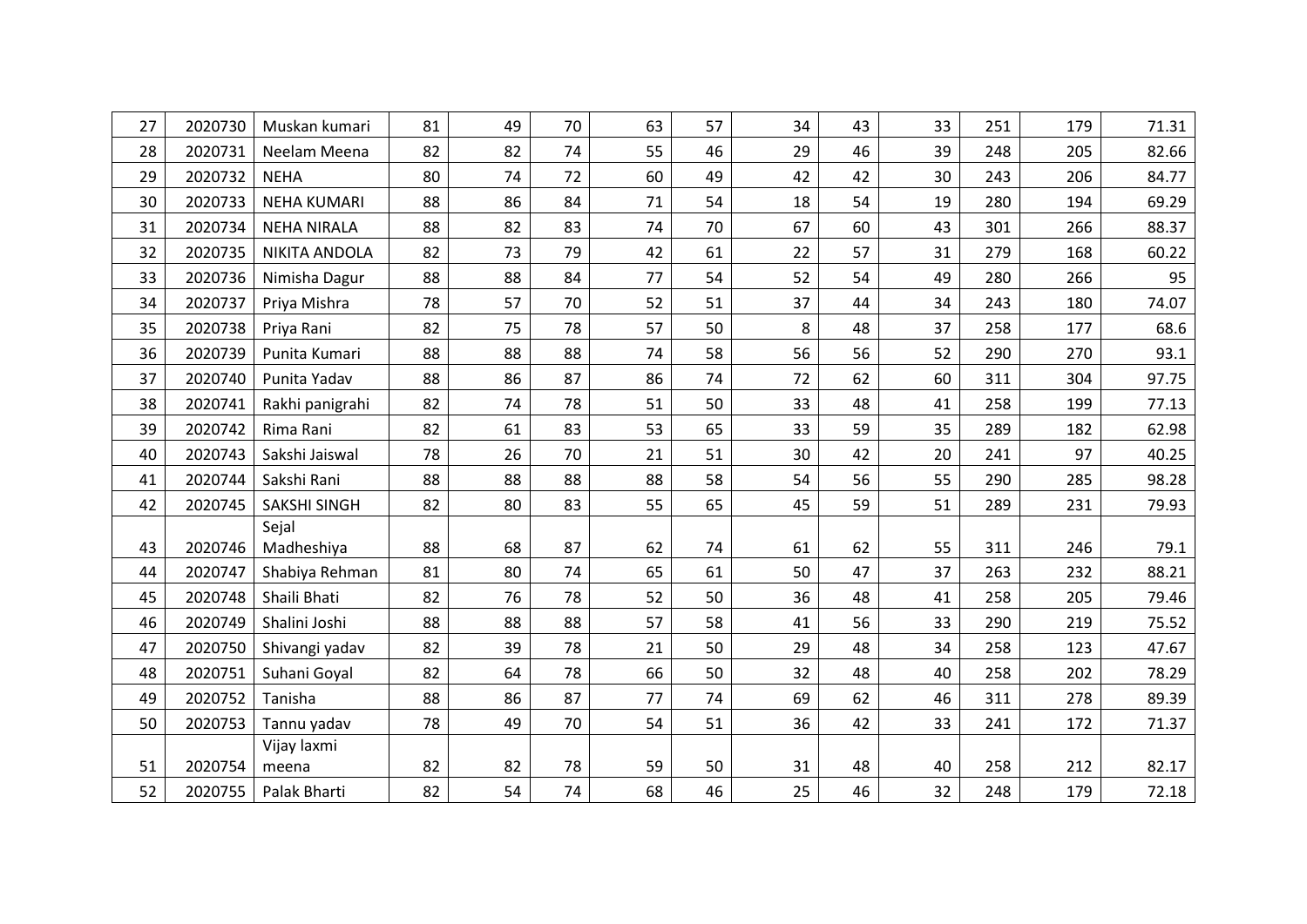| 53             | 2020756  | Himanshi Virani     | 88    | 88      | 83          | 69      | 70          | 48                                                  | 60          | 26          | 301     | 231     | 76.74     |
|----------------|----------|---------------------|-------|---------|-------------|---------|-------------|-----------------------------------------------------|-------------|-------------|---------|---------|-----------|
| 54             | 2020757  | Heena               | 60    | 38      | 72          | 42      | 61          | 25                                                  | 49          | 14          | 242     | 119     | 49.17     |
|                |          |                     |       |         |             |         |             |                                                     |             |             |         |         |           |
|                |          |                     |       |         |             |         |             |                                                     |             |             |         |         |           |
|                |          |                     |       |         |             |         |             |                                                     |             |             |         |         |           |
|                |          |                     |       |         |             |         |             |                                                     |             |             |         |         |           |
|                |          |                     |       |         |             |         |             |                                                     |             |             |         |         |           |
|                |          |                     |       |         |             |         |             |                                                     |             |             |         |         |           |
|                |          |                     |       |         |             |         |             | B.Sc. (H) Mathematics_II Semester_Attendance Record |             |             |         |         |           |
|                |          |                     | April |         | May         |         | June        |                                                     | July        |             | Overall |         |           |
| S.No           |          |                     |       | Attende |             | Attende |             |                                                     |             | Attende     |         | Attende | Percentag |
|                | Roll No. | Name                | Held* | d       | Held*       | d       | Held*       | Attended                                            | Held*       | d           | Held*   | d       | e         |
| 1              | 2021701  | AARJU               | 47    | 25      | 0           | 0       | 0           | 0                                                   | 0           | 0           | 47      | 28      | 59.57     |
| $\overline{2}$ | 2021702  | Aastha Sharma       | 47    | 46      | $\mathbf 0$ | 0       | $\mathbf 0$ | $\mathbf 0$                                         | 0           | $\mathbf 0$ | 47      | 41      | 87.23     |
| 3              | 2021703  | Aayushi Gahlot      | 34    | 23      | 0           | 0       | $\mathbf 0$ | $\mathbf 0$                                         | $\mathbf 0$ | 0           | 34      | 23      | 67.65     |
| 4              | 2021704  | Aditi Gautam        | 34    | 31      | 0           | 0       | $\mathbf 0$ | 0                                                   | 0           | 0           | 34      | 31      | 91.18     |
| 5              | 2021705  | <b>ADITI TOMAR</b>  | 34    | 29      | 0           | 0       | $\mathbf 0$ | $\mathbf 0$                                         | $\mathbf 0$ | 0           | 34      | 29      | 85.29     |
|                |          | Akansha             |       |         |             |         |             |                                                     |             |             |         |         |           |
| 6              | 2021706  | Budakoti            | 47    | 32      | $\pmb{0}$   | 0       | $\mathbf 0$ | $\pmb{0}$                                           | $\pmb{0}$   | 0           | 47      | 30      | 63.83     |
| $\overline{7}$ | 2021707  | Ananya Panwar       | 34    | 9       | 0           | 0       | $\mathbf 0$ | $\mathbf 0$                                         | $\mathbf 0$ | 0           | 34      | 9       | 26.47     |
| 8              | 2021708  | <b>ANJALI BHATT</b> | 47    | 46      | $\mathbf 0$ | 0       | 0           | 0                                                   | 0           | 0           | 47      | 41      | 87.23     |
| 9              | 2021709  | <b>ANURADHA</b>     | 47    | 45      | $\pmb{0}$   | 0       | $\mathbf 0$ | $\mathbf 0$                                         | $\mathbf 0$ | 0           | 47      | 41      | 87.23     |
| 10             | 2021710  | Anushika Singh      | 34    | 17      | $\mathbf 0$ | 0       | $\mathbf 0$ | $\mathbf 0$                                         | $\mathbf 0$ | $\mathbf 0$ | 34      | 17      | 50        |
| 11             | 2021711  | <b>APARNA</b>       | 34    | 27      | 0           | 0       | $\mathbf 0$ | $\mathbf 0$                                         | $\mathbf 0$ | 0           | 34      | 27      | 79.41     |
| 12             | 2021712  | Apurva Pundir       | 47    | 34      | 0           | 0       | $\mathbf 0$ | 0                                                   | $\mathbf 0$ | 0           | 47      | 34      | 72.34     |
| 13             | 2021713  | Ashma Adhikari      | 34    | 29      | 0           | 0       | $\pmb{0}$   | $\pmb{0}$                                           | $\pmb{0}$   | 0           | 34      | 29      | 85.29     |
| 14             | 2021714  | Astha Singh         | 47    | 47      | 0           | 0       | $\pmb{0}$   | 0                                                   | $\pmb{0}$   | 0           | 47      | 42      | 89.36     |
| 15             | 2021715  | <b>BHARTI RANI</b>  | 42    | 35      | $\mathbf 0$ | 0       | $\mathbf 0$ | $\mathbf 0$                                         | 0           | 0           | 42      | 35      | 83.33     |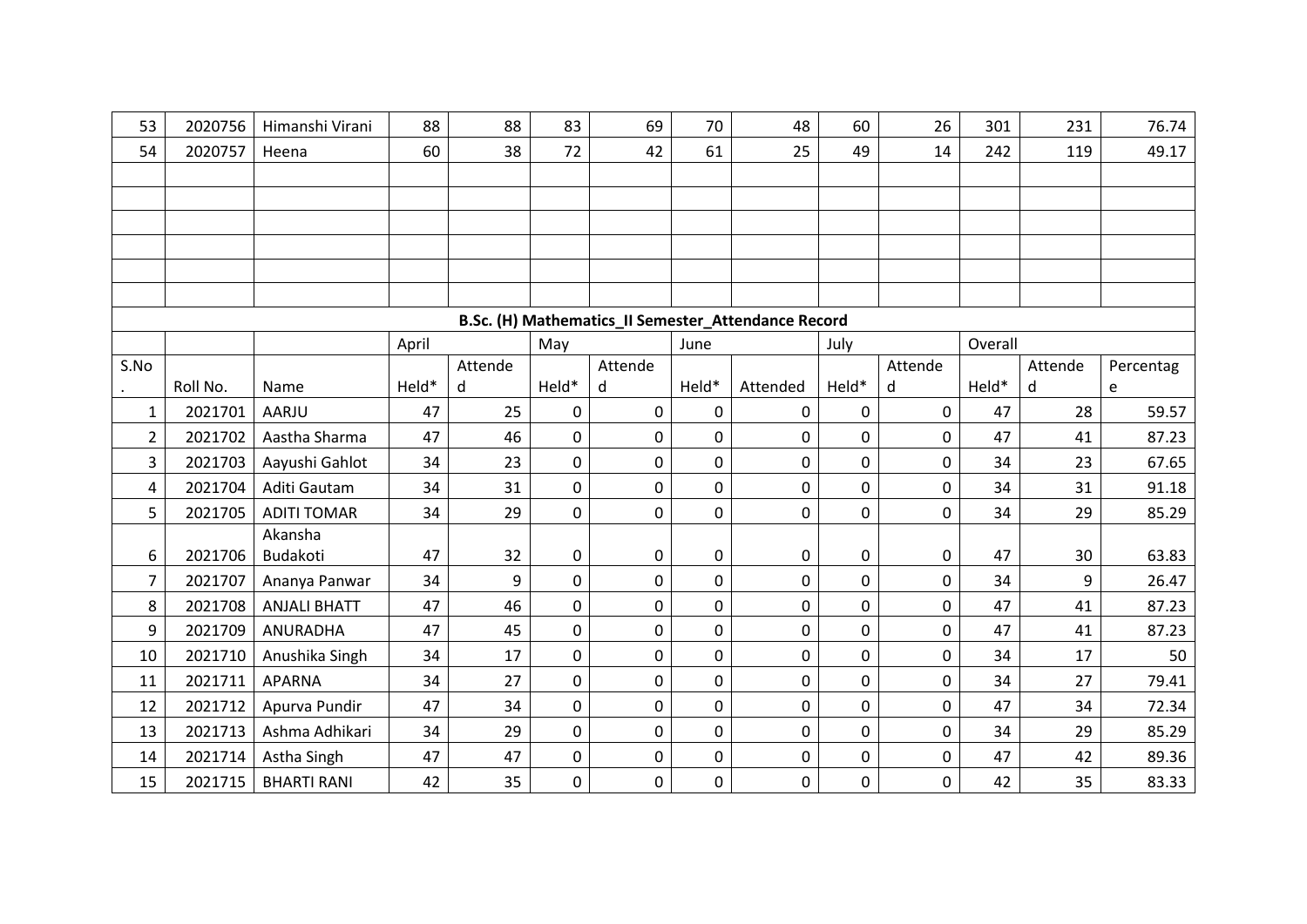| 16 | 2021716 | <b>BHAVNA MITTAL</b>  | 34 | 31 | 0            | $\mathbf 0$    | 0           | 0           | 0            | 0        | 34 | 31 | 91.18 |
|----|---------|-----------------------|----|----|--------------|----------------|-------------|-------------|--------------|----------|----|----|-------|
|    |         | CHARU                 |    |    |              |                |             |             |              |          |    |    |       |
| 17 | 2021717 | <b>AWASTHI</b>        | 34 | 28 | 0            | $\pmb{0}$      | $\mathbf 0$ | 0           | 0            | 0        | 34 | 28 | 82.35 |
| 18 | 2021718 | <b>DIVYA KUMARI</b>   | 47 | 32 | $\mathbf 0$  | $\mathbf 0$    | 0           | 0           | $\mathbf 0$  | $\Omega$ | 47 | 32 | 68.09 |
| 19 | 2021719 | Divya Kumari          | 34 | 22 | 0            | $\overline{0}$ | $\mathbf 0$ | $\mathbf 0$ | $\mathbf 0$  | 0        | 34 | 22 | 64.71 |
| 20 | 2021720 | Diya Tyagi            | 42 | 36 | 0            | $\pmb{0}$      | 0           | 0           | $\mathbf 0$  | 0        | 42 | 36 | 85.71 |
| 21 | 2021721 | <b>DRISHNA SINGH</b>  | 47 | 39 | 0            | $\mathbf 0$    | $\mathbf 0$ | 0           | $\mathbf 0$  | 0        | 47 | 35 | 74.47 |
| 22 | 2021722 | <b>EVI PATEL</b>      | 47 | 41 | $\pmb{0}$    | $\overline{0}$ | 0           | 0           | $\mathbf 0$  | 0        | 47 | 37 | 78.72 |
| 23 | 2021723 | Isha                  | 32 | 16 | 0            | $\mathbf 0$    | 0           | $\mathbf 0$ | $\mathbf 0$  | 0        | 32 | 16 | 50    |
| 24 | 2021724 | <b>JAHANVI</b>        | 32 | 29 | 0            | $\mathbf 0$    | 0           | 0           | $\mathbf 0$  | 0        | 32 | 29 | 90.63 |
| 25 | 2021725 | <b>JAHANVI TIWARI</b> | 45 | 17 | 0            | $\mathbf 0$    | 0           | $\mathbf 0$ | $\mathbf 0$  | 0        | 45 | 14 | 31.11 |
| 26 | 2021726 | Jhanki Sahu           | 40 | 38 | 0            | $\mathbf 0$    | 0           | $\mathbf 0$ | $\mathbf 0$  | 0        | 40 | 38 | 95    |
| 27 | 2021727 | Kalpana Manola        | 40 | 34 | 0            | $\mathbf 0$    | 0           | 0           | 0            | 0        | 40 | 34 | 85    |
|    |         | Kalpana               |    |    |              |                |             |             |              |          |    |    |       |
| 28 | 2021728 | Sangwan               | 45 | 35 | 0            | $\pmb{0}$      | $\pmb{0}$   | $\pmb{0}$   | $\pmb{0}$    | 0        | 45 | 35 | 77.78 |
| 29 | 2021729 | <b>KAMINI YADAV</b>   | 45 | 44 | 0            | $\mathbf 0$    | 0           | 0           | $\mathbf 0$  | 0        | 45 | 39 | 86.67 |
| 30 | 2021730 | Kanak agarwal         | 32 | 23 | 0            | $\mathbf 0$    | 0           | $\mathbf 0$ | $\mathbf 0$  | 0        | 32 | 23 | 71.88 |
| 31 | 2021731 | kanchan yadav         | 32 | 21 | 0            | $\mathbf 0$    | 0           | 0           | $\mathbf 0$  | 0        | 32 | 21 | 65.63 |
|    |         | <b>KANISHKA</b>       |    |    |              |                |             |             |              |          |    |    |       |
| 32 | 2021732 | <b>SINGH</b>          | 40 | 30 | 0            | $\mathbf 0$    | $\mathbf 0$ | $\mathbf 0$ | $\pmb{0}$    | 0        | 40 | 30 | 75    |
| 33 | 2021733 | <b>KASHISH</b>        | 45 | 43 | $\mathsf{O}$ | $\mathbf 0$    | 0           | 0           | $\mathbf 0$  | 0        | 45 | 38 | 84.44 |
| 34 | 2021734 | Khyati Chauhan        | 32 | 24 | 0            | $\mathbf 0$    | 0           | 0           | $\mathbf 0$  | 0        | 32 | 24 | 75    |
| 35 | 2021735 | <b>KIRTI</b>          | 45 | 39 | 0            | $\mathbf 0$    | 0           | 0           | $\mathsf{O}$ | 0        | 45 | 39 | 86.67 |
| 36 | 2021736 | LIPAKSHI PAL          | 32 | 21 | $\mathbf 0$  | $\mathbf 0$    | $\mathbf 0$ | $\mathbf 0$ | $\mathbf 0$  | 0        | 32 | 21 | 65.63 |
| 37 | 2021737 | M JESIKA JOHN         | 32 | 24 | 0            | $\mathbf 0$    | 0           | 0           | $\mathbf 0$  | 0        | 32 | 24 | 75    |
|    |         | Madhu                 |    |    |              |                |             |             |              |          |    |    |       |
| 38 | 2021738 | Choudhary             | 42 | 17 | 0            | $\pmb{0}$      | $\pmb{0}$   | $\pmb{0}$   | 0            | 0        | 42 | 17 | 40.48 |
|    |         | <b>MANISHA</b>        |    |    |              |                |             |             |              |          |    |    |       |
| 39 | 2021739 | YADAV                 | 32 | 20 | 0            | 0              | 0           | 0           | 0            | 0        | 32 | 20 | 62.5  |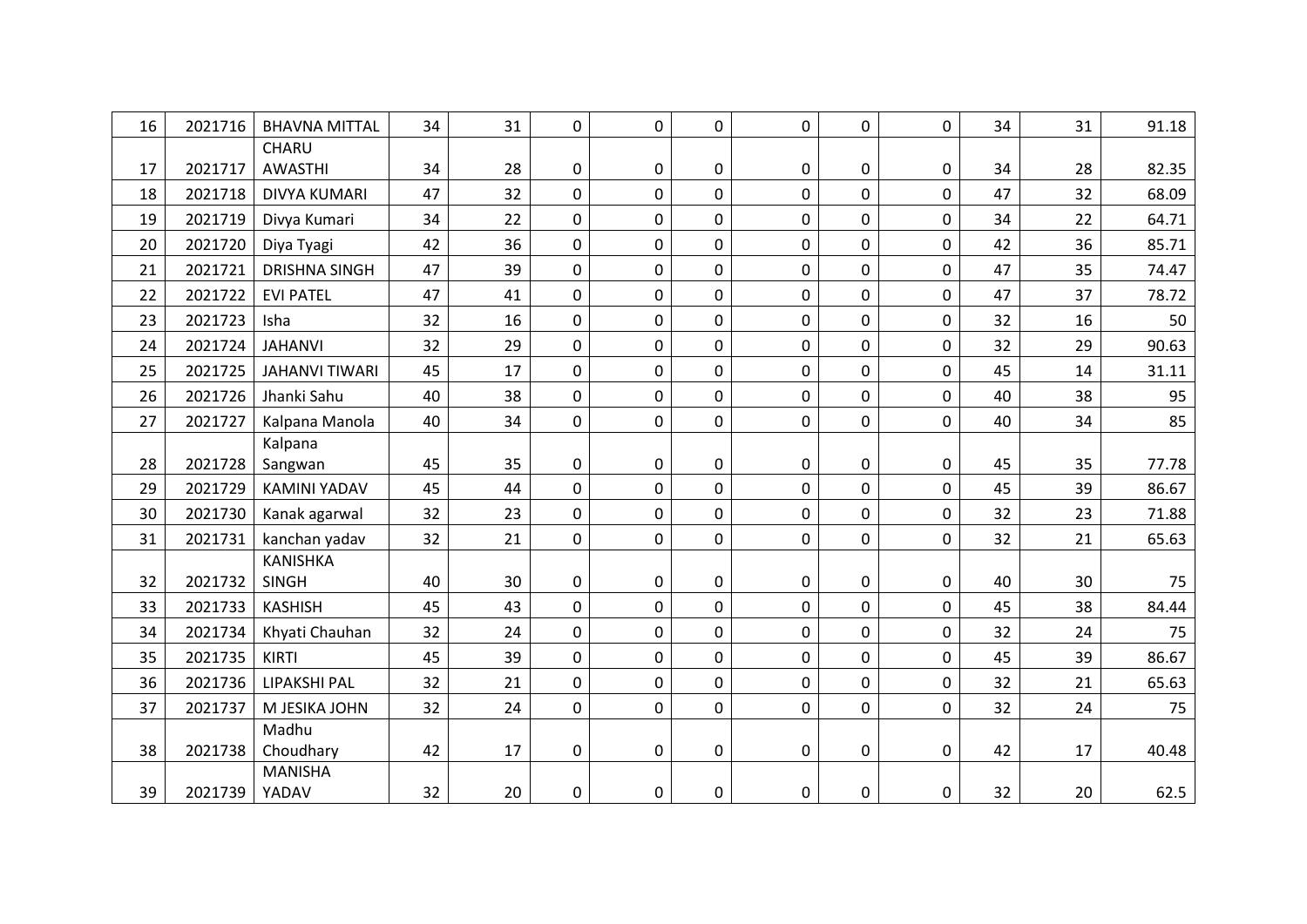| 40 | 2021740 | mansha gupta       | 45 | 37 | 0              | $\mathbf 0$ | 0           | 0         | $\mathbf 0$ | $\overline{0}$ | 45 | 34 | 75.56 |
|----|---------|--------------------|----|----|----------------|-------------|-------------|-----------|-------------|----------------|----|----|-------|
| 41 | 2021741 | Manshi Pant        | 45 | 28 | 0              | $\mathbf 0$ | 0           | 0         | $\mathbf 0$ | 0              | 45 | 24 | 53.33 |
| 42 | 2021743 | Mansi Pathak       | 45 | 38 | 0              | $\mathbf 0$ | 0           | 0         | 0           | 0              | 45 | 33 | 73.33 |
|    |         | <b>MANSI</b>       |    |    |                |             |             |           |             |                |    |    |       |
| 43 | 2021744 | SAHRAWAT           | 32 | 30 | 0              | $\mathbf 0$ | 0           | 0         | $\pmb{0}$   | 0              | 32 | 30 | 93.75 |
| 44 | 2021745 | Manvi Jain         | 45 | 43 | 0              | $\mathbf 0$ | 0           | 0         | $\mathbf 0$ | $\Omega$       | 45 | 38 | 84.44 |
| 45 | 2021746 | Monika Sati        | 52 | 49 | 0              | 0           | 0           | 0         | $\mathbf 0$ | 0              | 52 | 44 | 84.62 |
| 46 | 2021747 | <b>NIDHI</b>       | 39 | 26 | 0              | $\mathbf 0$ | 0           | 0         | $\mathbf 0$ | 0              | 39 | 26 | 66.67 |
|    |         | <b>NIKHITA</b>     |    |    |                |             |             |           |             |                |    |    |       |
| 47 | 2021748 | <b>BHAKUNI</b>     | 39 | 30 | 0              | 0           | 0           | $\pmb{0}$ | $\pmb{0}$   | 0              | 39 | 30 | 76.92 |
| 48 | 2021749 | <b>NITESH</b>      | 39 | 9  | $\overline{0}$ | $\mathbf 0$ | 0           | 0         | $\mathbf 0$ | $\Omega$       | 39 | 9  | 23.08 |
| 49 | 2021750 | NITIKA YADAV       | 52 | 50 | 0              | $\mathbf 0$ | 0           | 0         | $\mathbf 0$ | 0              | 52 | 45 | 86.54 |
| 50 | 2021751 | Nivedita Joshi     | 47 | 27 | 0              | $\mathbf 0$ | 0           | 0         | $\mathbf 0$ | 0              | 47 | 27 | 57.45 |
| 51 | 2021752 | <b>OSHIN</b>       | 52 | 26 | 0              | $\mathbf 0$ | 0           | 0         | $\mathbf 0$ | 0              | 52 | 23 | 44.23 |
| 52 | 2021753 | Preksha Jha        | 51 | 25 | 0              | $\mathbf 0$ | 0           | 0         | 0           | 0              | 51 | 25 | 49.02 |
| 53 | 2021754 | PRIYA              | 52 | 32 | 0              | $\mathbf 0$ | $\mathbf 0$ | 0         | $\mathbf 0$ | 0              | 52 | 27 | 51.92 |
| 54 | 2021755 | PRIYA CHAUHAN      | 47 | 43 | $\overline{0}$ | $\mathbf 0$ | $\mathbf 0$ | 0         | $\mathbf 0$ | 0              | 47 | 43 | 91.49 |
| 55 | 2021756 | PRIYANKA           | 52 | 48 | 0              | 0           | 0           | 0         | $\mathbf 0$ | 0              | 52 | 44 | 84.62 |
| 56 | 2021757 | Priyanshi          | 47 | 36 | 0              | $\mathbf 0$ | 0           | 0         | $\mathbf 0$ | 0              | 47 | 36 | 76.6  |
|    |         | <b>PUJITA</b>      |    |    |                |             |             |           |             |                |    |    |       |
| 57 | 2021758 | <b>PUSHKAR</b>     | 51 | 47 | 0              | 0           | 0           | 0         | $\pmb{0}$   | 0              | 51 | 43 | 84.31 |
| 58 | 2021759 | Rajiya Khurseed    | 38 | 37 | 0              | $\mathbf 0$ | 0           | 0         | $\mathbf 0$ | $\Omega$       | 38 | 37 | 97.37 |
| 59 | 2021760 | Raksha Tripathi    | 51 | 36 | 0              | $\mathbf 0$ | 0           | 0         | $\mathbf 0$ | 0              | 51 | 32 | 62.75 |
| 60 | 2021761 | <b>RIDHIM GARG</b> | 51 | 50 | 0              | $\mathbf 0$ | 0           | 0         | 0           | 0              | 51 | 45 | 88.24 |
| 61 | 2021762 | Riya Dixit         | 38 | 35 | 0              | $\mathbf 0$ | 0           | 0         | $\mathbf 0$ | 0              | 38 | 35 | 92.11 |
| 62 | 2021763 | Riya Sinha         | 38 | 27 | 0              | $\mathbf 0$ | 0           | 0         | $\mathbf 0$ | 0              | 38 | 27 | 71.05 |
|    |         | sakshi d/o Sh.     |    |    |                |             |             |           |             |                |    |    |       |
| 63 | 2021764 | Ajay Singh         | 51 | 22 | 0              | 0           | 0           | 0         | $\mathbf 0$ | 0              | 51 | 22 | 43.14 |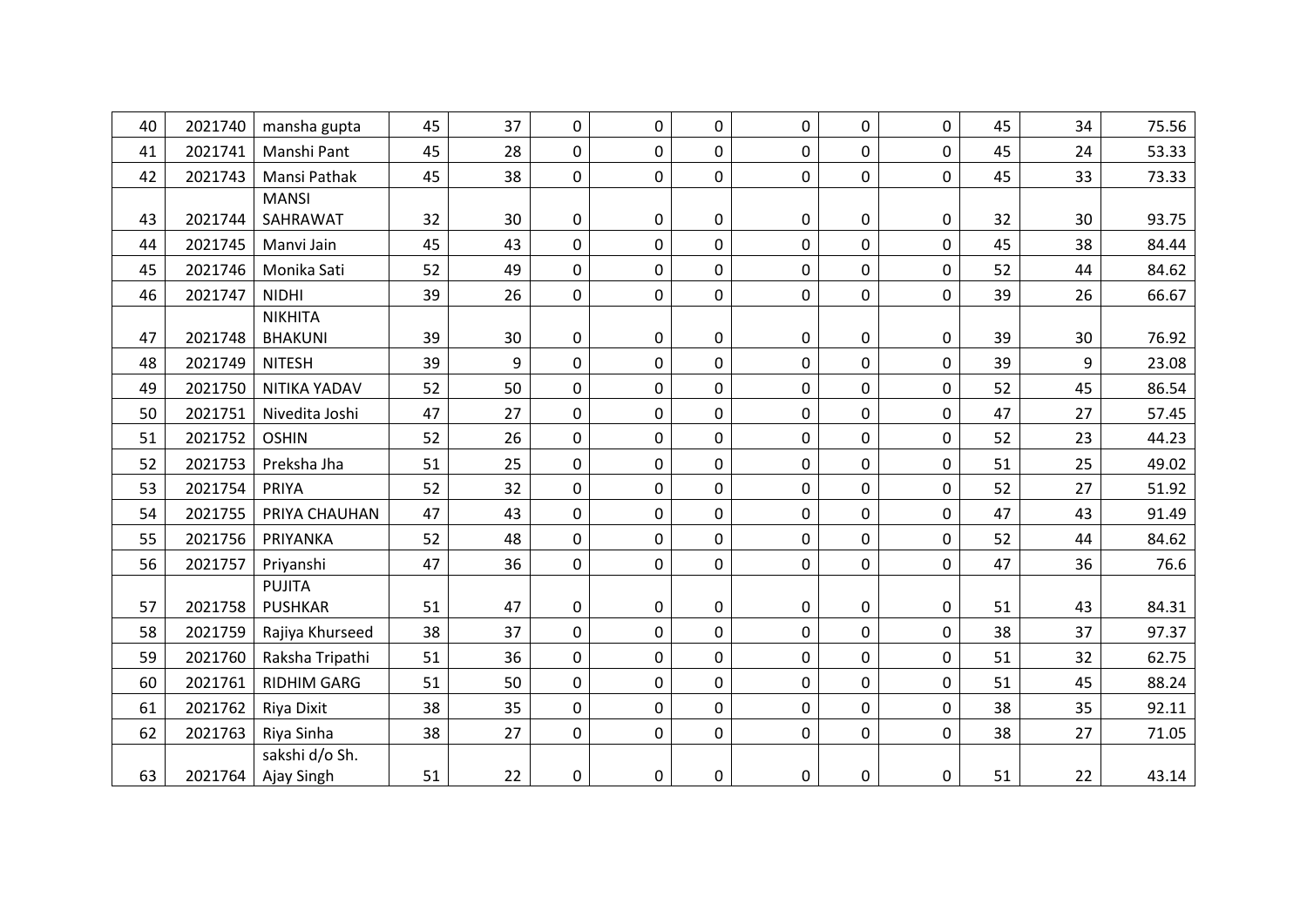|    |         | Sakshi d/o Sh.              |    |    |              |             |             |             |              |             |    |    |       |
|----|---------|-----------------------------|----|----|--------------|-------------|-------------|-------------|--------------|-------------|----|----|-------|
| 64 | 2021765 | Laturi                      | 38 | 16 | 0            | $\mathbf 0$ | 0           | $\mathbf 0$ | $\mathbf 0$  | 0           | 38 | 16 | 42.11 |
|    |         | <b>SAKSHI</b>               |    |    |              |             |             |             |              |             |    |    |       |
| 65 | 2021766 | <b>RATHOUR</b>              | 51 | 34 | 0            | $\mathbf 0$ | $\mathbf 0$ | 0           | 0            | 0           | 51 | 30 | 58.82 |
| 66 | 2021767 | <b>SAKSHI SINGH</b>         | 38 | 21 | 0            | $\mathbf 0$ | 0           | 0           | 0            | 0           | 38 | 21 | 55.26 |
|    |         | SAKUNTALA                   |    |    |              |             |             |             |              |             |    |    |       |
| 67 | 2021768 | <b>KUMARI</b>               | 46 | 28 | 0            | $\pmb{0}$   | $\mathbf 0$ | $\pmb{0}$   | $\pmb{0}$    | 0           | 46 | 28 | 60.87 |
| 68 | 2021769 | Sameeksha<br>Chauhan        | 39 | 32 | 0            | $\mathbf 0$ | $\mathbf 0$ | $\pmb{0}$   | $\pmb{0}$    | 0           | 39 | 32 | 82.05 |
|    |         | SAMRIDDHI                   |    |    |              |             |             |             |              |             |    |    |       |
| 69 | 2021770 | <b>SINGH</b>                | 52 | 42 | 0            | $\mathbf 0$ | 0           | 0           | 0            | 0           | 52 | 38 | 73.08 |
| 70 | 2021771 | SANDHYA                     | 52 | 43 | 0            | $\mathbf 0$ | $\mathbf 0$ | $\mathbf 0$ | $\mathbf 0$  | 0           | 52 | 43 | 82.69 |
|    |         |                             |    |    |              |             |             |             |              |             |    |    |       |
| 71 | 2021772 | Shalvi Bhatnagar<br>SHIVANI | 52 | 44 | $\pmb{0}$    | $\mathbf 0$ | $\mathbf 0$ | $\mathbf 0$ | $\mathbf 0$  | 0           | 52 | 40 | 76.92 |
| 72 | 2021773 | CHAUHAN                     | 52 | 36 | 0            | $\pmb{0}$   | $\pmb{0}$   | $\pmb{0}$   | $\pmb{0}$    | 0           | 52 | 31 | 59.62 |
|    |         |                             |    |    |              | $\mathbf 0$ |             |             |              |             | 52 |    |       |
| 73 | 2021774 | shraddha pargai             | 52 | 45 | 0            |             | 0           | 0           | $\mathbf 0$  | 0           |    | 41 | 78.85 |
| 74 | 2021775 | Shreya                      | 52 | 42 | 0            | $\mathbf 0$ | 0           | 0           | 0            | 0           | 52 | 42 | 80.77 |
| 75 | 2021776 | <b>SHRISHTI SINGH</b>       | 39 | 23 | $\mathsf{O}$ | $\mathbf 0$ | $\mathbf 0$ | $\mathbf 0$ | $\mathsf{O}$ | 0           | 39 | 23 | 58.97 |
| 76 | 2021777 | SNEHA M                     | 52 | 27 | 0            | $\mathbf 0$ | $\mathbf 0$ | $\mathbf 0$ | $\mathbf 0$  | 0           | 52 | 27 | 51.92 |
| 77 | 2021778 | Sneha Sharma                | 52 | 41 | 0            | $\mathbf 0$ | 0           | $\mathbf 0$ | $\mathbf 0$  | 0           | 52 | 40 | 76.92 |
|    |         | Srishti                     |    |    |              |             |             |             |              |             |    |    |       |
| 78 | 2021779 | Kushwaha                    | 52 | 22 | 0            | $\pmb{0}$   | $\mathbf 0$ | $\mathbf 0$ | $\pmb{0}$    | 0           | 52 | 22 | 42.31 |
| 79 | 2021781 | <b>SUHANI KADIAN</b>        | 38 | 10 | 0            | $\mathbf 0$ | $\mathbf 0$ | $\mathbf 0$ | 0            | 0           | 38 | 10 | 26.32 |
| 80 | 2021782 | <b>SWATI TYAGI</b>          | 38 | 23 | $\pmb{0}$    | $\mathbf 0$ | 0           | $\mathbf 0$ | $\pmb{0}$    | 0           | 38 | 23 | 60.53 |
| 81 | 2021783 | Tamanna Singh               | 51 | 45 | 0            | $\mathbf 0$ | $\mathbf 0$ | $\mathbf 0$ | $\mathbf 0$  | $\mathbf 0$ | 51 | 40 | 78.43 |
| 82 | 2021784 | <b>TANISHA RANA</b>         | 38 | 33 | 0            | $\mathbf 0$ | 0           | 0           | $\pmb{0}$    | 0           | 38 | 33 | 86.84 |
| 83 | 2021785 | tulsi                       | 46 | 41 | 0            | $\mathbf 0$ | $\mathbf 0$ | $\mathbf 0$ | $\mathbf 0$  | 0           | 46 | 41 | 89.13 |
| 84 | 2021786 | VAISHNAVI                   | 46 | 32 | 0            | $\mathbf 0$ | 0           | 0           | 0            | 0           | 46 | 32 | 69.57 |
| 85 | 2021787 | VARSHA                      | 51 | 36 | 0            | $\mathbf 0$ | $\mathbf 0$ | $\mathbf 0$ | $\mathbf 0$  | 0           | 51 | 34 | 66.67 |